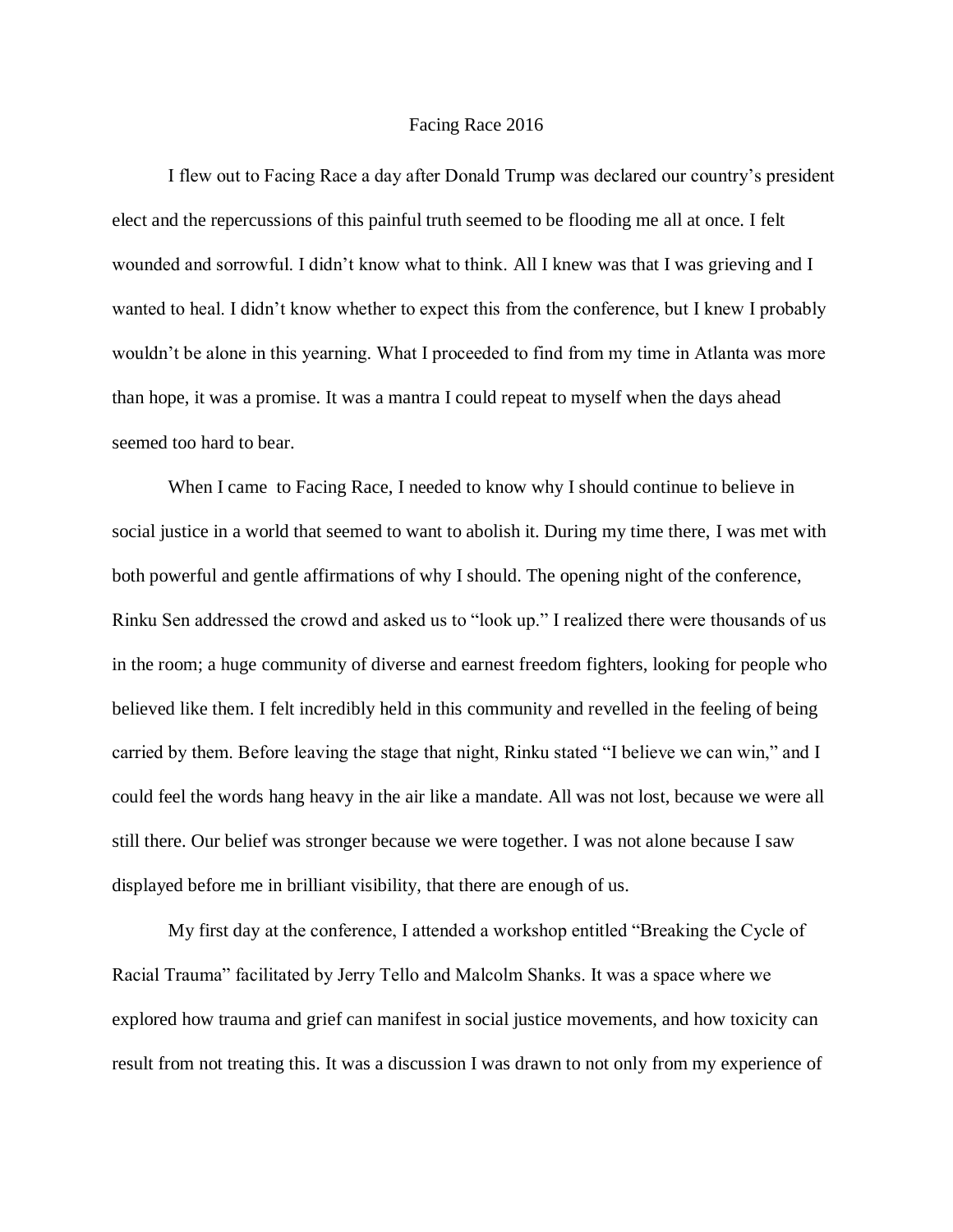this kind of toxicity in my own nonprofit environment, but a question I had about the place of healing in the larger movement towards social justice. Jerry spoke of the indisputable need to acknowledge grief and trauma in order to do any meaningful action. He spoke of the need for medicine and spirituality within the movement. Malcolm talked about bringing back the traditions, rituals, and stories of our communities and ancestors in order to connect to this spirituality. All of their notions resonated deeply with me. Moreover, I noticed their ideas echoed throughout the broader discourse of the conference. Whether it was the "conference weaver" who led us in movement and song in between the breakout sessions, or the conference healing room offering Reiki, yoga, and tarot readings, there was a definitive space being made for spirituality. Further, there didn't seem to be any question as to why this was imperative.

On the second day of Facing Race, I attended a workshop named "Formations at the Intersections of Black, Immigrant, Queer, and Trans Identities" lead by Mary Hooks and Paulina Helm-Hernandez. This space really concretized the impact of Facing Race as a whole for me, in that it showcased the conference's intent of intersectional organizing. To me, what gave this conference so much power was the diversity of identity I saw present. Mary Hooks talked about the hardship of building a movement across identities in a way that didn't lose the "voices of diverse struggle." She talked about the danger of getting caught up in identity politics when trying to build a united front. All in all, I think Facing Race was conceived off of this conflict. Too often, movements disband because of the inability to sustain unity amongst different races, classes, sexualities, and gender identities. Nevertheless, it was evident in my time there, how desperately we all wanted and needed this unity. However brief, I think this conference provided a beautiful glimpse into what this kind of cooperation could look like.